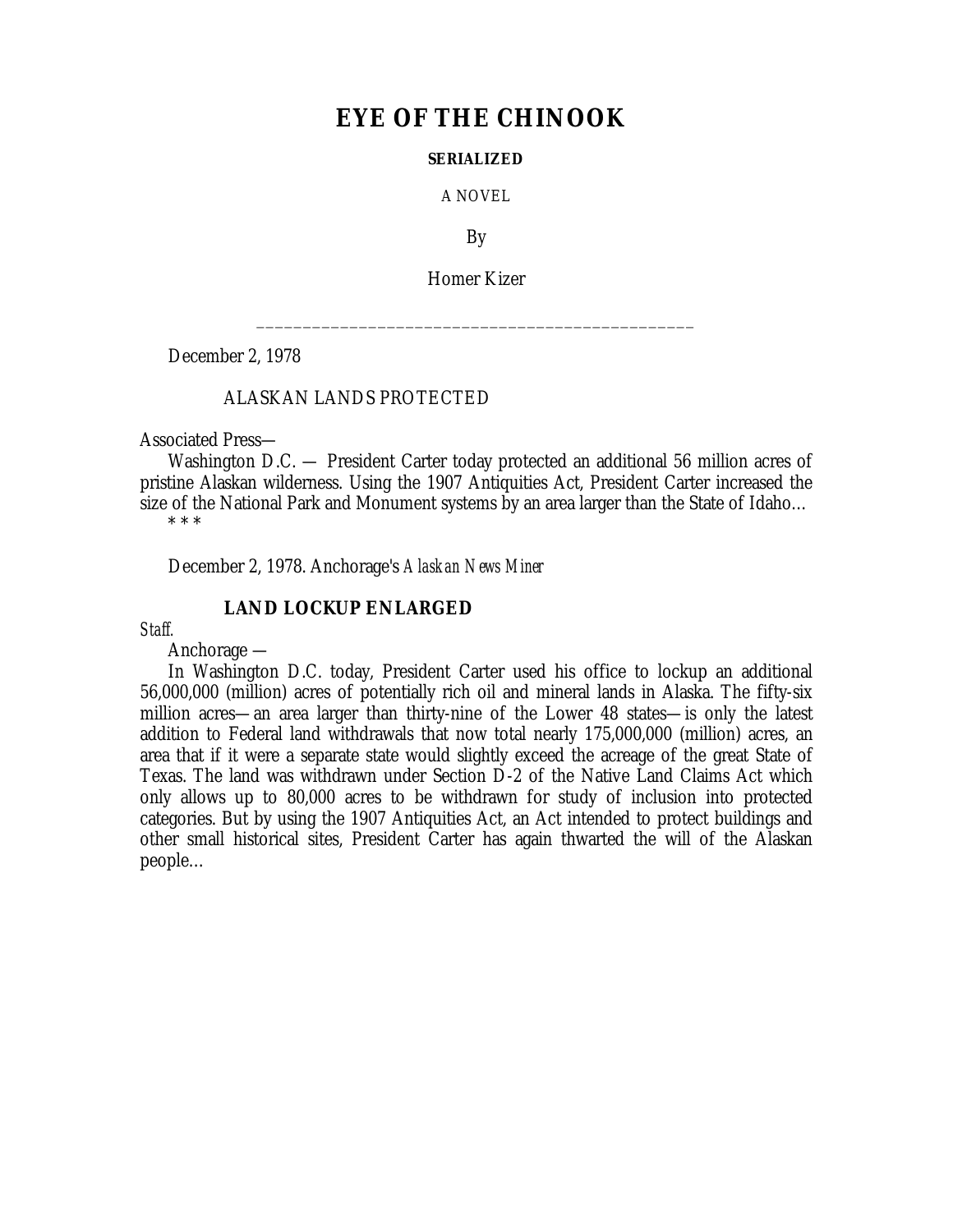# **Chapter One**

## Into the Eye

1.

*The earth was ten percent smaller in diameter and atmospheric pressure was twice what it is today before Pangea was divided in the days of Peleg— at the very beginning of the historical record. But cultural amnesia caused the loss of stories about this expansion of surface without increase in mass…*

Reading without necessarily accepting the author's claims, Itzak Salmon pauses. He lifts his eyes to watch circling storks migrating north towards the industrialized cities of Europe, north towards the jutting peninsula where he was born, towards a midnight sun, towards a God he still wants to believe, towards where he is sure to die if he accepts this assignment. Instead of symbolizing birth and life, the circling storks seem to create an emotional vortex that sucks fatalism from deep wells within him. This fatalism bubbles as if it were a witch's brew in an iron cauldron, heated by flames of political idealism. How can the American president be so naive? Surely he intends to take seriously the threats of these patriots or terrorists. He can't really ignore them, can he?

The assignment he has been asked to accept, like the academic paper he reads, defies comprehension. Would the earth have begun a period of expansion when the "fountains of the deep" erupted in the days of Noah? Can the flood story be believed? Could all of the geological strata used to date the various ages have been deposited in one year? Can these Alaskan patriots secure enough enriched uranium to make a bomb? Can he steal that raw ore and ship it to Israel without American officials knowing, without *the Cousins* becoming suspicious, without *the Uncles* trying to intercept that shipment, without these Alaskan patriots killing him first? The improbability of this last question simmers among potato peelings and turnip tops in a watery mental broth like that served nightly in the labor camp from which American GIs rescued him a lifetime ago. Escape from the camp wasn't possible. So he drew— his eyesight was then very sharp— one British Sterling ten-pound note after another while his stomach ached. Fear of the ovens caused all but his fingers to tremble. Yes, he feared for his life. The fate of the dead wasn't heaven, but a pile of corpses that were pushed into a trench and burned until the ovens were completed. Living until tomorrow was the lure that kept him and the other boys forging Allied currency. Death, though familiar, was still unknown. It was only later, after he had killed, that he came to know death as true enemy it is.

But the War ended before he was scheduled to be baked in the ovens. Soldiers came with rifles and chocolate bars and orange marmalade— there is nothing like orange marmalade on a chocolate candy bar. It is a sweetest taste a person can experience. It is freedom, liberation from hell itself.

How is he to repay his gratitude to the Americans? By helping terrorists intent upon threatening Los Angeles, Seattle, New York, maybe, while he awaits an opportunity to divert the coveted ore? That opportunity might never arise. Will he then have assisted these terrorists in their recklessness? He will have aided nuclear proliferation, the smallest of his concerns.

Therein lies his dilemma: it is really a simple problem. Is America part of the House of Joseph? When the Messiah comes, Joseph will be allied against the House of Judah— against him. Judah will be without friends or help. She can only rely upon herself. Even the loyalty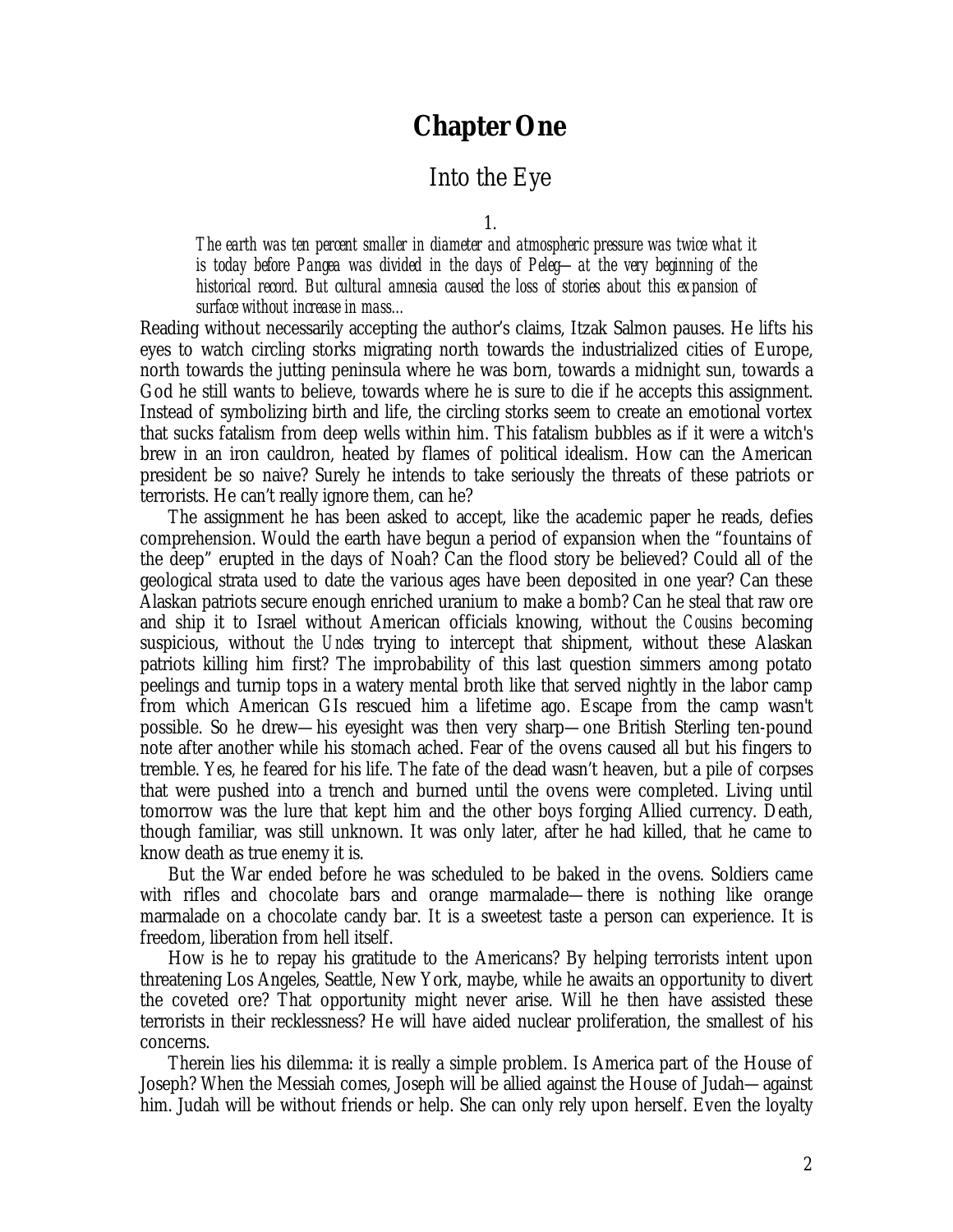of the Messiah cannot be counted upon. She must be prepared to stand against the world. She must sharpen her nails and be ready to scratch out eyes already too blind to see the likeness of their fathers in their sons.

Can he be certain of who Joseph is? Enough so to believe the Prophets?

When the Blitzkrieg came, local rabbis urged his father to surrender his pistol after Nazis nailed that metre-long poster titled, *Verondnung uber Waffenbesitz im besetzen Gebiet*, to the synagogue door. The double-column poster, written in German on the left, with an eagle and swastika in the middle, ordered good citizens to surrender all firearms to the German commander within 24 hours, but there was no time given for when the 24 hours began. So when his father went to turn in his pistol, his father was arrested, then shot the next day. When asked why, the Nazi officer, who later came to arrest his mother, answered in the very unGerman fashion of asking a question, "Can there be anything more dangerous than a Jew with a gun?"

Even now, more than two calendar cycles later, that question haunts him. Its answer is, *Yes, a Jew with a bomb. A big bomb. A big dirty bomb. A thermonuclear device large enough to kill a million. Maybe a second million from radiation.* And who will this Jew be? The avenger of blood? There will be no city of refuge, no elders judging the matter, no escape.

He has no business even considering this assignment. His loyalty is to Israel, not to the world community that will seek to drive all Jews back into the sea from where its scientists believe Jews evolved as a mutant form of humanity. It isn't even to the Americans who rescued him, or to the professors who taught him physics and the dynamic potential of converging force vectors. It isn't to global peace, or world harmony. It is to Jerusalem and the House of Israel, whom the Eternal divorced and now as a single woman must make her way among nations bent upon destroying her… his only choice is to refuse this assignment. Let someone else die among irradiated polar bears on wind-polished ice floes. If he accepts, he could be convinced to help the terrorists if he cannot divert their raw ore to Israel.

He understands the difficulty with him refusing: there is no one else who can go, no one else who has bomb-making experience or credentials, no one else who has a better chance of success, or for that matter, any chance of success. His chances are numbers with large negative exponents, but he has become expendable now that Syrian intelligence has identified him. His days as a field agent in the region are over. All that awaits him is a desk in a stuffy underground office, then tending a too-small garden on a too-small rooftop until either the Messiah comes or he is planted among his flowers, the latter his only real expectation.

According to Israeli agents inside the Soviet Union, the Kremlin believes these Alaskan patriots can obtain large quantities of unrefined ore, or already have possession of enough ore for several bombs. But *the Cousins* dismiss the potential threat as nothing more than *minor right-wing unrest* about newly signed Executive Orders that protect Alaska's natural resources from commercial exploitation. They insist that even if some ore is possessed by these terrorists, all that can happen is the terrorists will die from cancer. They are certain that the terrorists cannot obtain enriched ore. They believe that the terrorists lack the technological expertise to manufacture a thermonuclear device*. Well, we also lacked that expertise not long ago. But the French were most generous with their facilities, and now, we will not be thrown into the sea by anyone, even by the armies of peacekeepers that will attempt to surround Jerusalem.*

The telephone rings. Setting the paper about Pangea aside, he rises and steps inside to answer the secure line.

"Itzak, your son— "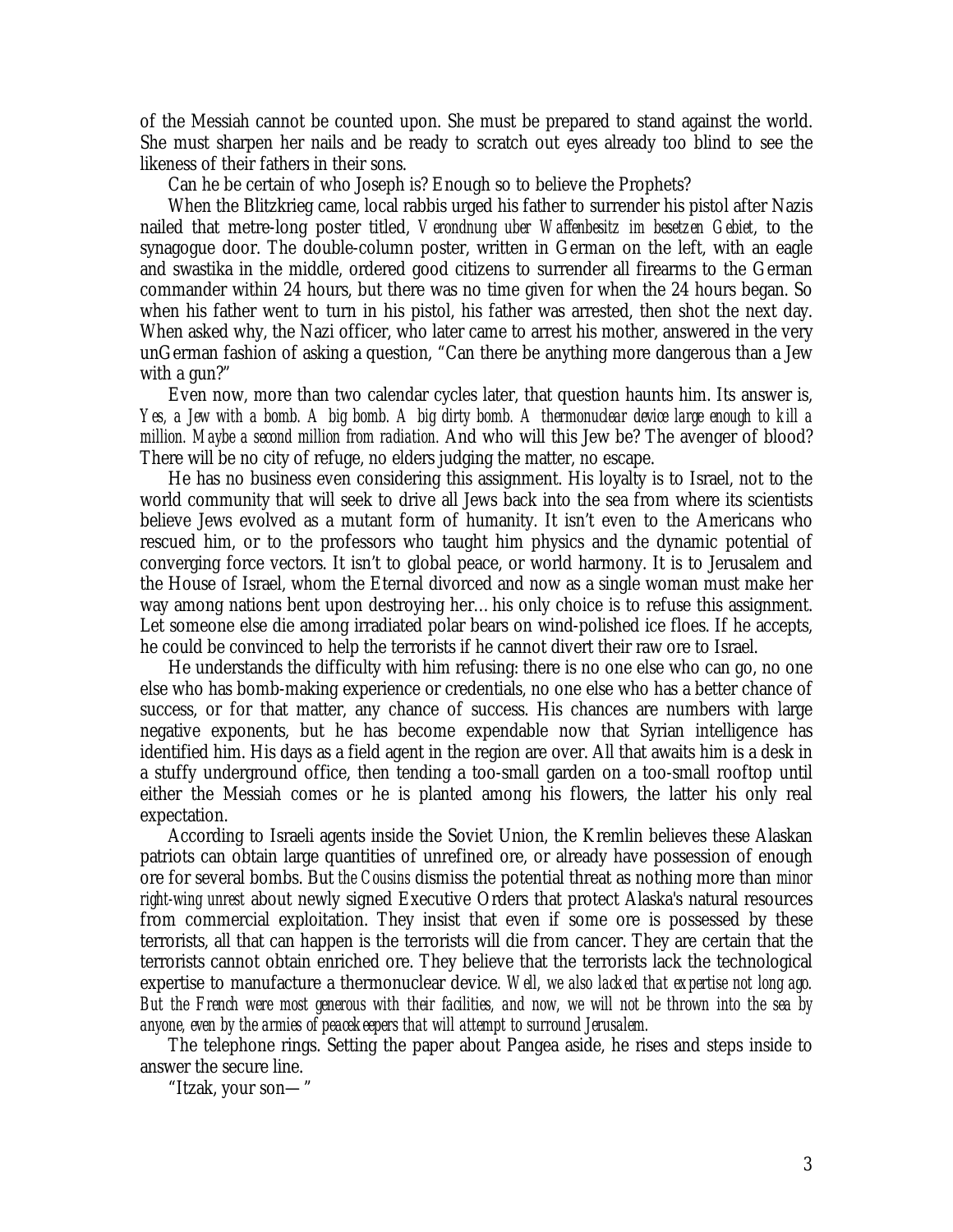Interrupting, he says, "Minister, stop… my son knew the risks— accepted them— I accepted them— and God will avenge. So it isn't my grief that makes me reluctant to take this assignment." He listens to condolences, then to arguments he would make if he were in the minister's place, and he can't disagree with any of them. He is the right person for this assignment, and this assignment has to be accepted. Israeli national interests presently need a strong America, not one weakened by the loss of a state with the resource potential of Alaska. Yes, the successful secession of Alaska, unlikely as that possibility is, might cause pent-up regionalism to divide America into a European-like union. More likely, Alaskan secession would cause America to look inward and enter another period of political isolation. And yes, Israel needs the uranium if that ore can be recovered. So when he again speaks, Itzak begs for more time: "Minister, there are a few issues I must resolve for myself before I can be effective— "

"Itzak, you are like a brother to me. How may I help?"

"I don't know that you can… I will not go in any official capacity. I will only go as a citizen to do what I can as a citizen."

"I understand… what support will you need?"

"None… other than the return of the Danish passport, with stamps showing that I have come from Copenhagen to celebrate the spring holy days in Jerusalem."

"Your cover as a Dane has been compromised— "

"It has been in Syria. Not in America."

"What else will you need?"

"A clear field. No agents. No shadow. No references to this assignment in official records."

"No money? weapons? technical support?"

"No. All of those things leave sticky trails like spider threads that might some day be unraveled. Besides, if those Alaskan patriots are to accept me, they will only do so if I bring nothing but what I know… let them spend their money. They have gold."

"Is there nothing else that I can do? that I can arrange?"

"There is one thing. When you next see my wife, tell her I am dead, that she is free to marry."

"Itzak, are you certain?"

"Yes, certain, very certain." He has never been more certain about anything. They have been separated since the second year he entered Syria undercover. She couldn't take the pressure of knowing he might be exposed any day. She had sought a divorce, but one had been refused in Israel. So she lives with an American writer, and she campaigns for women's rights and she seems to genuinely hate all men.

Even if he is lucky enough to escape from the cold of Alaska, he will not return to Jerusalem. His daughter-in-law left for France this morning; she will be returning to her family's estate. Maybe he should return to Danmark, become a baker like his father and grandfather if he's lucky.

"The passport will be delivered this evening… when will you leave?"

"As far as everyone is concerned, I am already gone. I didn't return from Syria." He looks for the storks, but from inside his apartment, he can't see enough of the overhead sky to locate them. What he sees are vultures on the western horizon, their characteristic silhouettes tiny and dark and more numerous than even the gulls.

Hanging up, he wonders if he should have returned from Syria. Maybe he should have missed his contact. Maybe he shouldn't have fought his way into Turkey. Maybe he should have looped around to Iraq, where he could have helped them with their nuclear reactor.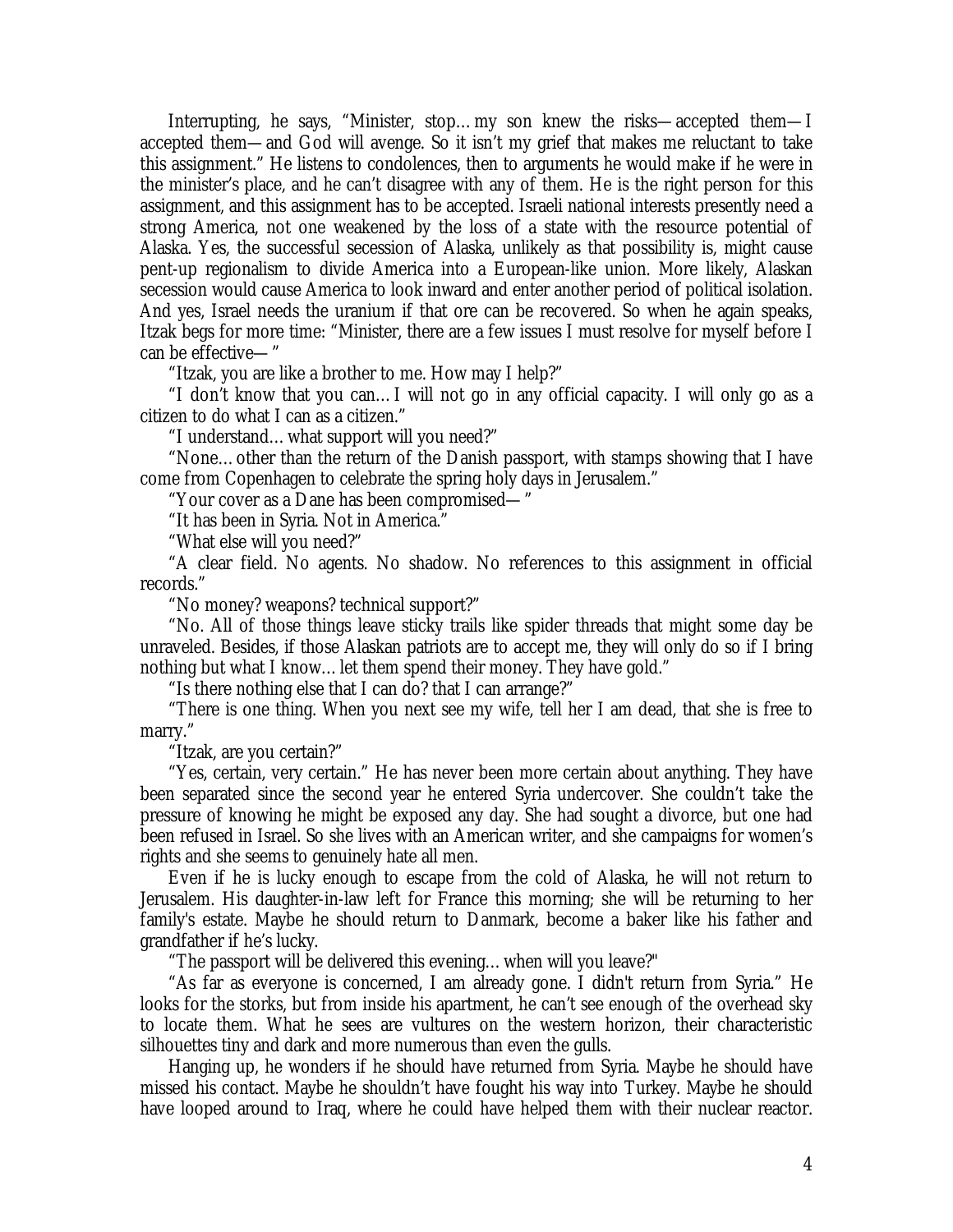Just a little. Enough that a design-failure accident would have been sure to occur. The accident might not stop Iraq's development of the bomb, but it would slow them down for twenty years or more.

The academic paper lies open to that unbelievable claim of the earth having expanded in size at the very beginning of this historic era. *Well, it might have, but the globe shrank with the return of the remnant of Israel to Jerusalem*. He suspects, though, that the prophesied remnant is of the House of Joseph and not of the House of Judah. The setting for the return is after the Messiah comes, meaning that there will be another return of Israel from Northern Europe.

Why does he know these things? Why does he know that those northern tribes of Joseph took to themselves the identifier of being called the men of Isaac, or written, Sacs, the vowel pointing varying with their travels? Why cannot he be as ignorant as those Saxons who are his brothers, a question that prevented him from sleeping the nights he laid sweating in Damascus, nights when even he expected to be exposed the next day. But the next day would pass without mishap, would pass without that dreaded tap on his shoulder, without his world shrinking to the dimensions of a prison cell.

His world in Syria, as if a human head to the belt of a jungle warrior, shrank until it fit in his hand— the globe, itself, continues to shrink, thanks to airline schedules and satellite television and thin wafers of silicon, the unleavened bread of Armageddon. But the question that most interests him concerning this now-smaller world is can it be fractured into forming another asteroid belt orbiting the sun, reducing promise to cold stone. How many 100-megaton devices strategically placed on the Ring of Fire would it take? As few as three? As many as fifteen? The answer is the speculation of physics students who worry about the cessation of all life when not running calculations for building even larger thermal-nuclear devices, with delivery systems of balanced harmonics, each missile guided by a human brain in a jar.

The storks circle northward, their migration causing the earth to tilt a little more, causing northern days to lengthen.

He will leave in the morning, leave as a Danish tourist who came to spend this Passover in Jerusalem, the promise made with bitter herbs and burnt bones. He has a little money, enough to fly as far as London where he will meet an Alaskan Patriot.

What sort of a person will this patriot be? Who is so foolish as to think a resource-rich bridge like Alaska can juggle three superpowers, two of them economic, two military, while being utterly dependent upon two of them. The state wants to become a  $20<sup>th</sup>$ -Century version of  $12<sup>th</sup>$ -Century Iceland. But the globe is much smaller now than it was. Pangea has been knitted together by Boeing and Hughes and AirBus, their flights being the darning threads mending the rents of God. Only this new Pangea remains at single atmospheric pressure rather than double, thereby retaining its quota of brain-damaged patriots whose mothers starved them for oxygen while they were still in the womb.

2.

The Alaskan patriot is a grandmother, frumpy and gray and appearing lost in the confusion of international arrivals and departures. She hands him a blank ticket for an SAS flight to Fairbanks, due to leave within the hour. He is to fill in the name. He will become whomever he names on the ticket. Identity has within itself a plasticity that reduces a person to a name on a card, any name.

"The flight is open seating. I'll join you once we're in the air."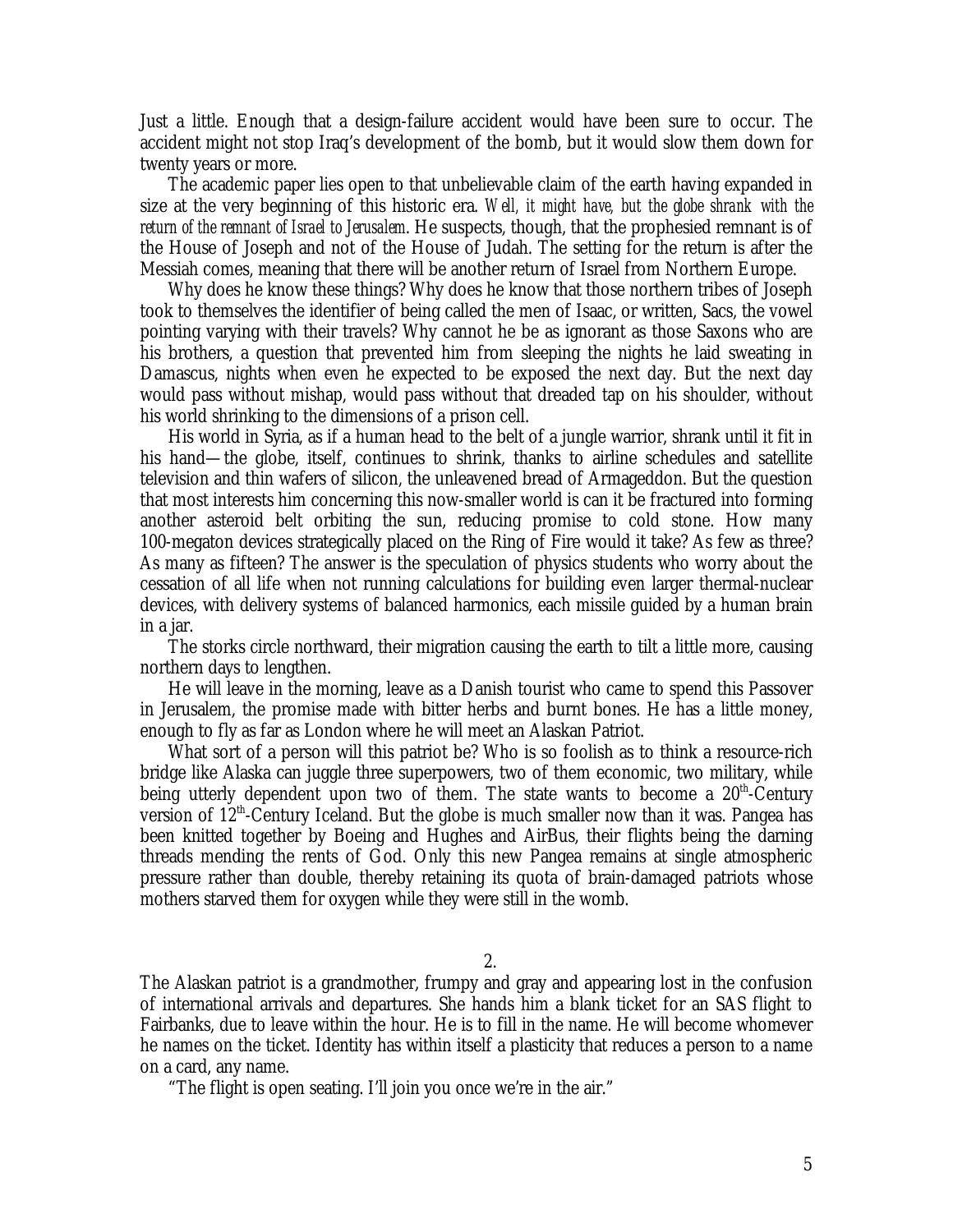The authority with which she speaks defies her mannerisms. He is instantly suspicious: she seems professional, which causes him to wonder if this Alaskan patriot organization hasn't been penetrated by the F.B.I. That was the case with every one of the American war-protest groups earlier this decade. The person in charge in every group was an F.B.I. agent, a level of efficiency that Israeli agents have tried to emulate.

The SAS flight is over-the-pole, and will take him farther north than he has been. But as the 747 levels out at its cruising altitude, he feels no closer to God than when he was watching yesterday's storks… how far north does a person have to travel before approaching the throne of God? Certainly farther than Scotland, beyond which clouds obscure land and sea, ice floes and life below him as he stares into the orbiting darkness, the shadow-line of the earth less knife-edged than he expected.

The woman doesn't join him, but remains seated across the second aisle and four rows behind him. She reads a paperback, an English mystery as far as he can tell, a story with rules and clues and few real surprises, one in which economy of action limits landscapes to drawing rooms and drafty country houses. *Well, this story in which I am now a part doesn't have rules or clues.* It is part of a post-modern age that began when the world shrank with the exploding of a bomb over Hiroshima August 6, 1945, exactly forty days after he was freed by GIs, forty days of wandering German country sides, invisible to both Russians and Americans. No one noticed another shinny little kid in search of a promised land; no one noticed the manna he gathered like dew from dandelion blossoms, or the P-38 he carried along with a Coke bottle of water. But Dr. Nichols did notice his interest in how weak forces and strong forces held the world together, an interest that was to be nurtured in first Oregon, then Israel. It blossomed into a joint project and radiated fury in the South Pacific before Israeli scientists left their French counterparts to return to Judea. Now, because of his birth in Copenhagen, he isn't allowed to be part of Israel's nuclear program. He has again become invisible.

There is, he's certain, a reason why the grandmother doesn't join him. He suspects that reason is the presence of a third person on this flight. *An agent of an interested party?* And his instincts war with experience. He wants to looks around to see who that agent might be, but experience has taught him to not be that curious.

Below him in the shadows of the earth there is nothing to see. Brightness lies over there, beyond where this flight is headed. A seemingly unbridgeable defile separates him from that light, the defile widening into a curved abyss that wraps around *sheol* and tucks into itself where tomorrow awaits.

He feels invisible, feels as if no description of him exists, feels as if his mirror image could be anyone. A Coke bottle and a P-38, the best of America and Germany, carried in a Russian rucksack— what is it that he knows, but cannot remember. A vision. Something about the decay of dark matter, provable by the constant temperature of expanding space. Something that came to him when he was too hungry to remember his thoughts.

The SAS flight begins its descent. Through darkness and clouds, the pilot flies the plane downward towards an unseen destination. It's as if the pilot has locked onto a beacon broadcast from the edge of Faery, where trolls forge jigging spoons from the blue eyes of Christians… the big Boeing levels out, then banks over an ice labyrinth on the southwest side of the city.

Why has he suddenly remembered trolls? Christian kids would mock his father, would play jokes on him, would drop slices of bacon in their well. And his father would offer to sell them silver jigging spoons for fishing through the ice. Each spoon had a blue stripe painted along its edge— and when asked where a baker got such beautiful spoons, his father would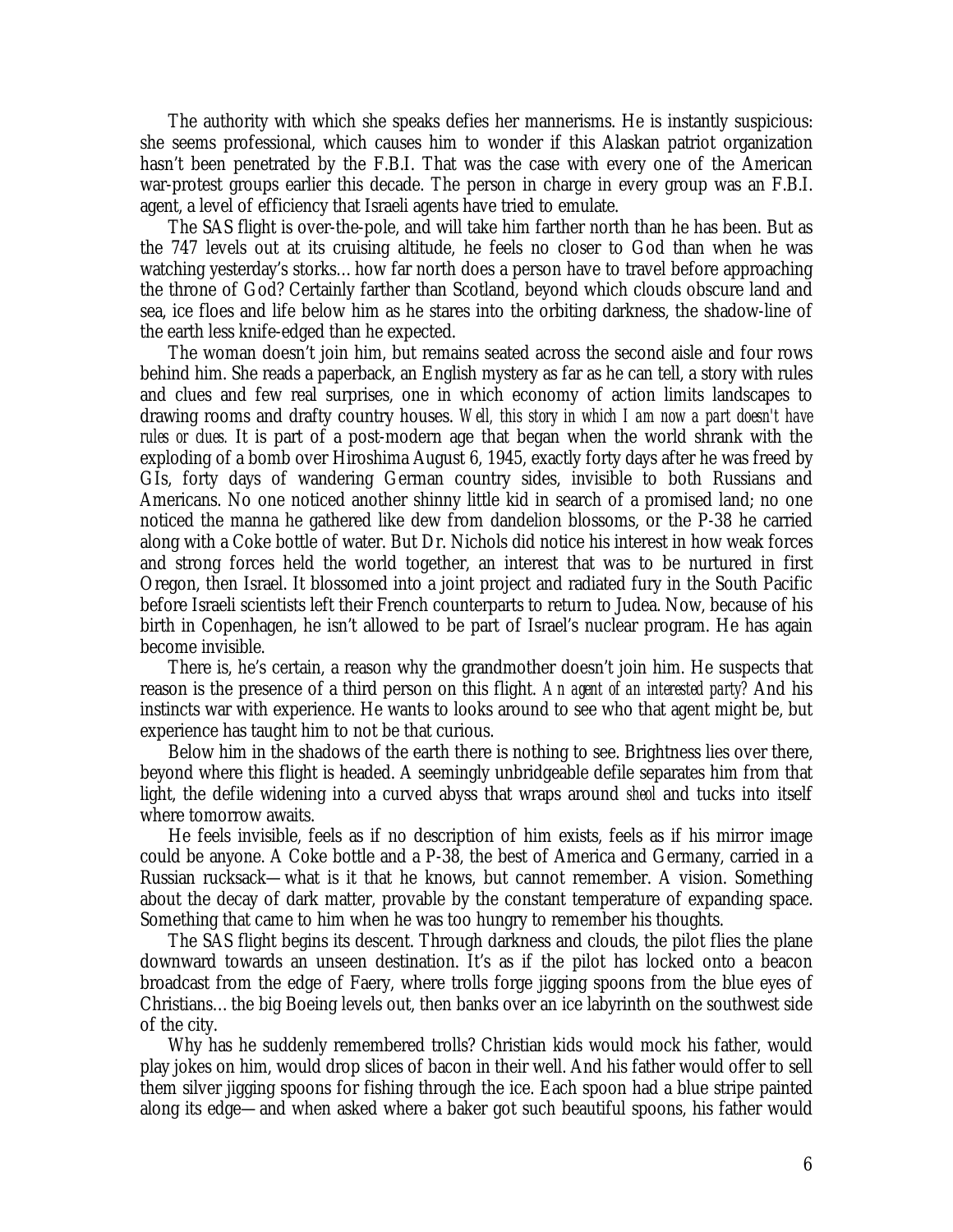say that they were forged by trolls living under the bridge near the Christian school. It was all said in good fun until the Christians believed his father.

Fairbanks, from what he can see of it, retains a frontier flavor despite the pipeline construction that has flooded Alaska's Interior with money and men.

Snow is still piled high along the edges of the runway on which the flight lands. Dirty snow. Streaked with gravel. Berms cut by the lengthening sun. He shivers just looking at the mounded snow. But those mounds, he knows, are already smaller from sublimation. And he wonders if Alaska is cold enough to cause uranium bonds to collapse, letting neutrons and protons separate, letting the energy of those bonds free without the mass first being enriched. The thought is crazy, but so is the idea of the earth having been ten percent smaller and Pangea separating at the beginning of the historical record.

The plane rolls and rolls and rolls. Finally, it turns and slowly taxis toward a white jetway, tinged orange by the mercury vapor lights.

If there is another agent on the plane, now is when he can identify him or her… he sees him, his shadow. Three rows behind him, the child with the battle-hardened eyes pretends to not notice him standing up even though he bumps into a passenger, nearly knocking the fellow down. The young agent seems a reflection of his own youth, of when he spent his days working with French physicists on the bomb, then spent his night tailing these same physicists who slept in two and more beds. Grandma must have spotted him when they boarded in London. And he wonders who employs the child, probably the Prime Minister for he feels as if an umbilical cord attaches his shadow to himself.

He had once been as young as this child.

Without doubt he has grown old. He feels his enthusiasm for the job before him being drained by the demands of that invisible umbilical cord. He knows what he must do; yet loyalty to Jerusalem makes him reluctant to cut the cord, thereby aborting the life it supports. Perhaps there is another way.

Yes, he is old: technology is passing him by. He can no longer keep abreast of each new development in subatomic research, and he feels more the historian than the engineer.

The engineering field is for the young, for men and women whose minds aren't cluttered with the difficulty of learning how to split atoms and enrich uranium, or cluttered with stories of trolls. If he could, he would flush from his mind the trivia he spent his lifetime collecting. He would compost his years' worth of designs for square wheels that roll with a thump. He would reinvent himself rather than Armageddon.

The engineering field belongs to young men like his son.

But there are times when he would like to tell these brilliant young scientists that their knowledge is lopsided like his square wheels. He would tell them that their genius is only for a season, that the earth was once smaller than it is even now, that they too will fade like lilies in desert winds. He would tell them that if the Messiah doesn't come they will build the bomb that turns the earth into gravel… maybe he'll build that bomb so they won't have to.

As he enters the jetway, he checks to see what the child, his reflection, is doing. He told the Minister no agents for a reason; yet somehow he knew he would be tailed. He'll have to lose his shadow if he is to accomplish anything more than Jerusalem's will. These Alaskans, if they are to secede, need to be suspicious of everyone. They shouldn't even trust themselves; so he wonders what sort of an organization they have conceived.

As he waits for Customs to check Grandma's purchases, he wonders how his shadow acquired his hard eyes. His own eyes have that same hardness, his acquired at the hands of Nazis who would toss one bread crust in among a dozen boys his age or a little older. The winner would get to eat that night. The others would disappear within a day or two.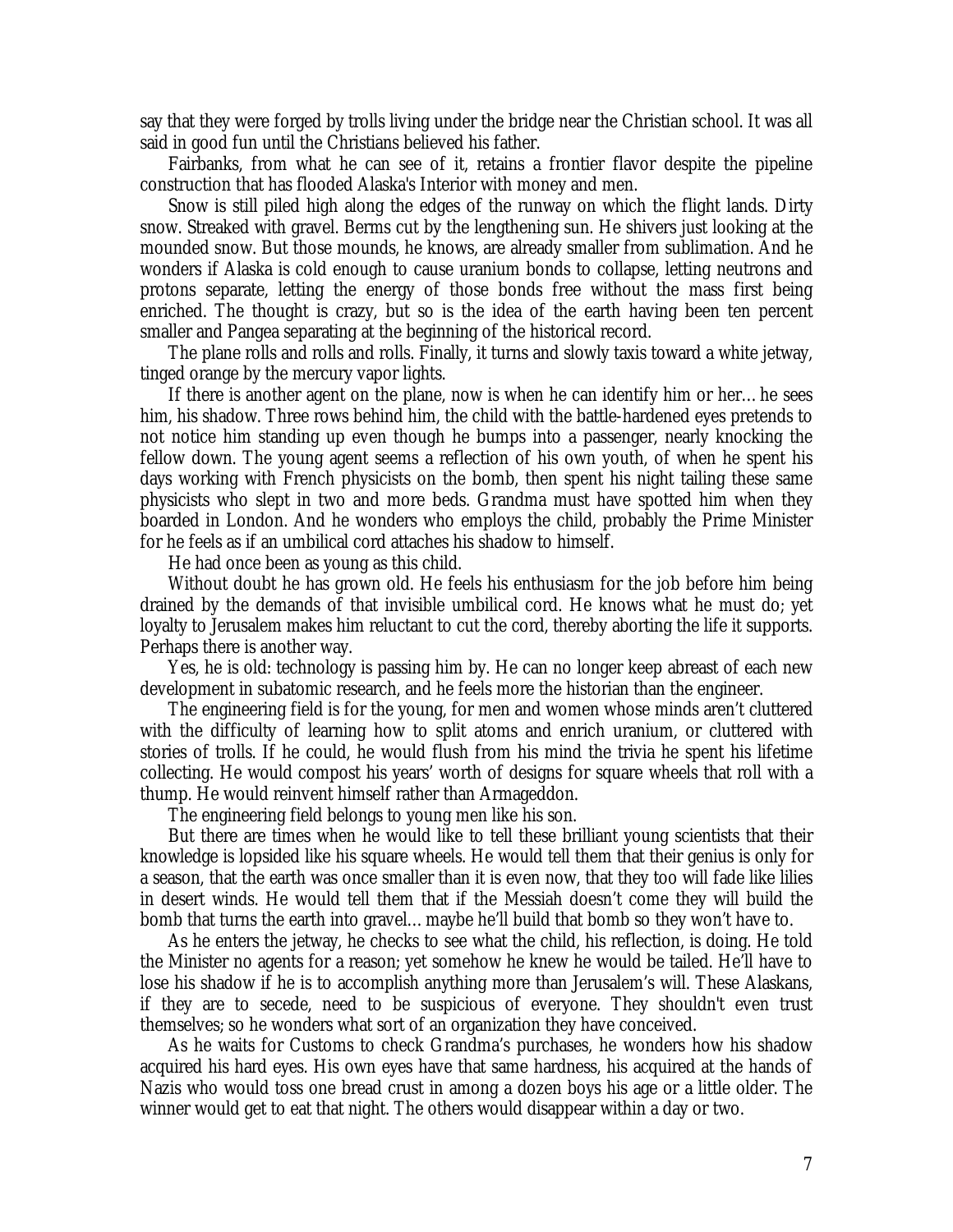He is still remembering the viciousness with which he fought when two men touch his elbows, one on either side. Both men wear gray suits and have about them the aura of government agents.

"Mr. Salmon, please come with us."

For a moment, he hesitates. Being removed from the line might be routine, but he doubts it. More likely *the Cousins* have tipped domestic security. He will very likely be refused entrance into the country despite having a tourist visa. He'll be turned around and sent back to London or wherever, and in that moment of hesitation, he thinks about taking out both agents. But what would that gain him? This is not Syria He can, he believes, trust in the rule of Law even if it is for a return flight over the top of the world.

In a small, all-white room behind Security, two more agents await him, one a women whose eyes invite confiding to her a person's darkest secrets. The women, he suspects, has some degree of clairvoyant power. He feels an essence radiate from her, an essence that isn't physical, but similar to the aura Benyamin Levi, the telepath, projects, an aura that has been much debated among intelligence agents, especially by those agents he identified when he first met them. Every agent who has met Levi, including himself, has an opinion about Levi's mental abilities. He suspects Levi has a familiar spirit like a shaman's demon helper. If this woman also has a spirit with her, he will have to focus his thoughts to mask his intentions.

"Why, Mr. Salmon, are you entering our country?"

"Alaska is some place I have always wanted to see, especially Mount McKinley." He looks directly into the eyes of the woman, perhaps a few years younger than himself and better dressed than he first noticed. She wears a watch with a band made from pale yellow gold, diamond earrings and a green silk suit. Her shoes appear Italian and expensive. "I believe my visa is in order. I am a tourist in the fullest sense of the word. I want to see a wolf."

"Who," asks the fellow who was waiting with the woman, "do you intend to meet here?"

"I'm traveling alone, not as part of a tour. No one awaits me that I know of."

"Your passport identifies you as Danish. You aren't Danish, are you?"

"I am, but I have lived in other countries, including Oregon. I was born in Copenhagen, on Canal Street— and I have maintained my legal residence there for many years."

"But you don't live there and you really haven't ever lived there, have you?"

"As I said, I spent some time in Oregon right after the War, took a degree from Willamette University, then returned."

"But not to Denmark."

"Yes, to Danmark."

"Then why do we have you in our files as an Israeli agent?"

The all-white room is very sterile and suddenly very quiet. It seems terribly hot and stuffy and shrunken, like the globe. He feels like he can't breathe, and he wonders if this is what it will be like when he appears before the Messiah to explain his sins.

"Your files are not accurate."

"I think they are." The fellow sees that the woman wants to speak to him. In whispered voices they discuss her notes before the fellow says to Itzak, "Tourism isn't your real reason for being here, is it? You're here to meet with political radicals."

"Why not say I'm here to invent square wheels. That would have more sense." So she can read his mind. He will have to focus his thoughts much more carefully.

The woman interjects: "Mr. Salmon, please. This is not the time to be testy. We know that you grieve for your son, but you must understand our concerns about what you are doing here."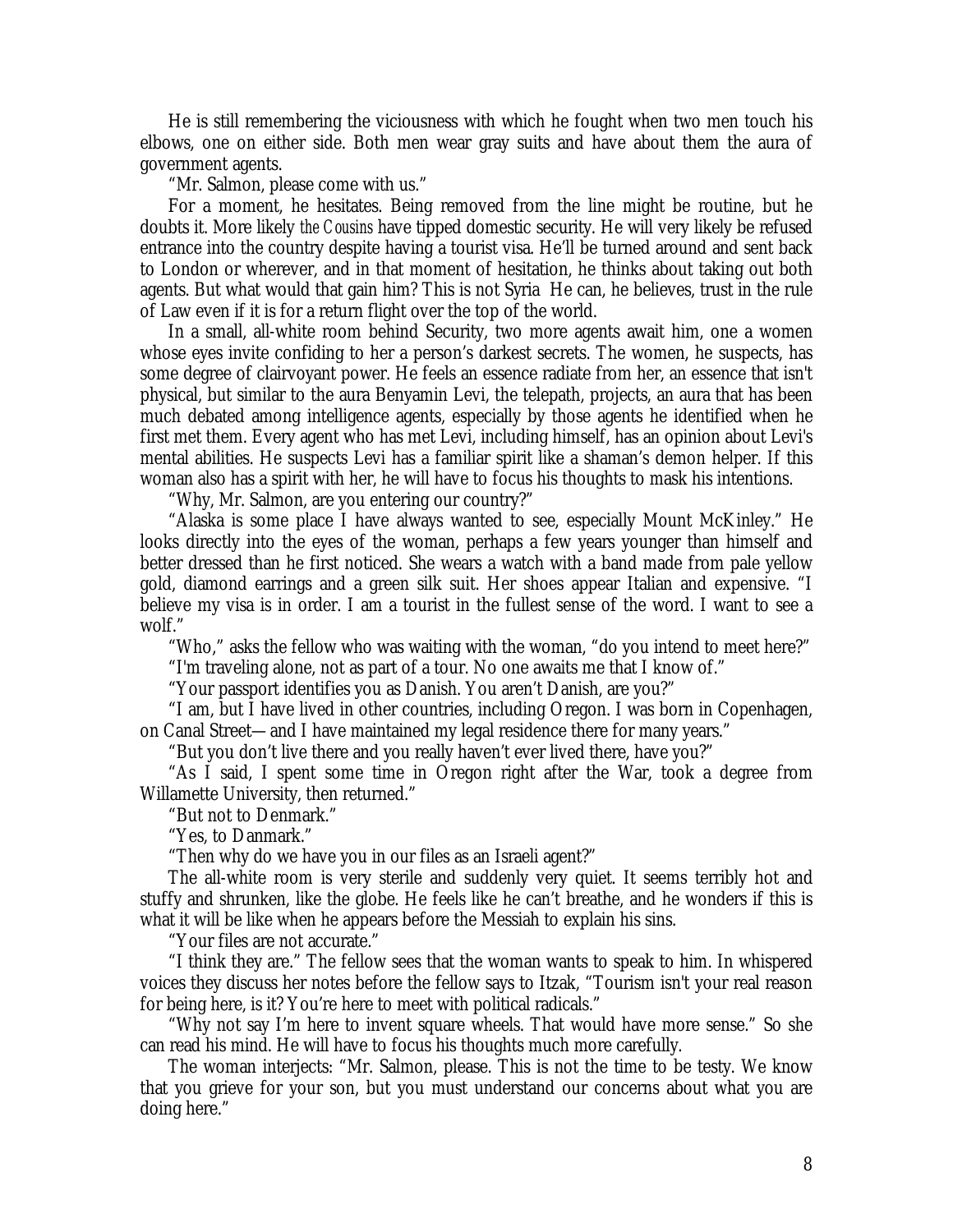No report of his son's murder has officially been made in Israel or outside the country. These Americans either have access to Syrian intelligence, or as he fears, she has a spirit who tells her what she can't know otherwise. If that's the case, the longer he is in her presence, the harder it will be for him to conceal anything as he remembers about Pangea dividing into continents during the days of Peleg, those memories now being forefronted in his mind. With Levi, the only defense an agent has is to speak another reality into existence, not something he can explain here where she will hear his silent words. "I have come to seek God in His creation. I am an old man who travels now that I can." And he concentrates on the unlikeliness of Alaska being the western edge of Pangea when the written historical record opens with the spread of wars among the walled cities of the Plains of Shinar.

"Well, *old* Mr. Salmon, we don't believe you have come to seek God, but rather, we believe you're an Israeli agent here to met with domestic terrorists so let's drop the pretenses."

"Do agents carry guns?"

"Why do you ask?"

"The young man who sat behind me on the plane— three seats— has a pistol in the lining of the bag he carried aboard. I saw it." A weapon in an agent's bag is standard for Special Services, that weapon and bag manufactured to slip through usually lax x-ray security, that weapon also being a State secret he shouldn't reveal. But the Minister has broken a trust, his promised of no other agents.

All four agents quickly confer, then the three men leave the room, leaving him with the woman, who says, "You are a very determined man— and terribly sad."

"You know my grief."

"Can you talk about it? I sense that you carry guilt about what happened."

"Guilt? Maybe… maybe so. My son was murdered. Maybe I could have prevented what happened if I had known about it earlier." He risks confirming their data if he says much more: "He was, like I was before I retired, an engineer working for Larsen. Only he was building a power plant in Syria. The secret police there accused him of spying for the Israelis. Imagine, a Dane spying for the Jews. That makes no sense." He says this last statement with the mental force necessary for her to perceive it as absolutely true. His voice now very heavy, he adds, "Executed him without a trial."

"Then you're a decoy?"

"Decoy? like a duck?… What is being hunted?"

"I don't know. I was hoping you could tell me."

Needing to move this interrogation in a different direction, he asks, "Your name? You never introduced yourself."

"My name isn't important— "

"An attractive woman like you. Let me decide importance."

"I'm married."

"But not happily?" His inflection changes the statement into a question.

"Yes, happily."

One of the three men pokes his head through the all-white doorway, indicates that the woman should go with him. The woman sees the signal, then to Itzak says, "It looks like you're free to enjoy Alaska. I'm sorry about your son." Then from the doorway, she adds as if an afterthought, "Maybe we'll met again."

Now alone in the sterile room, he wonders if she believed him. With Levi, agents are trapped when they let down their guard for even a minute: one microsecond of mental laxity is all it takes for Levi to know the agent's history.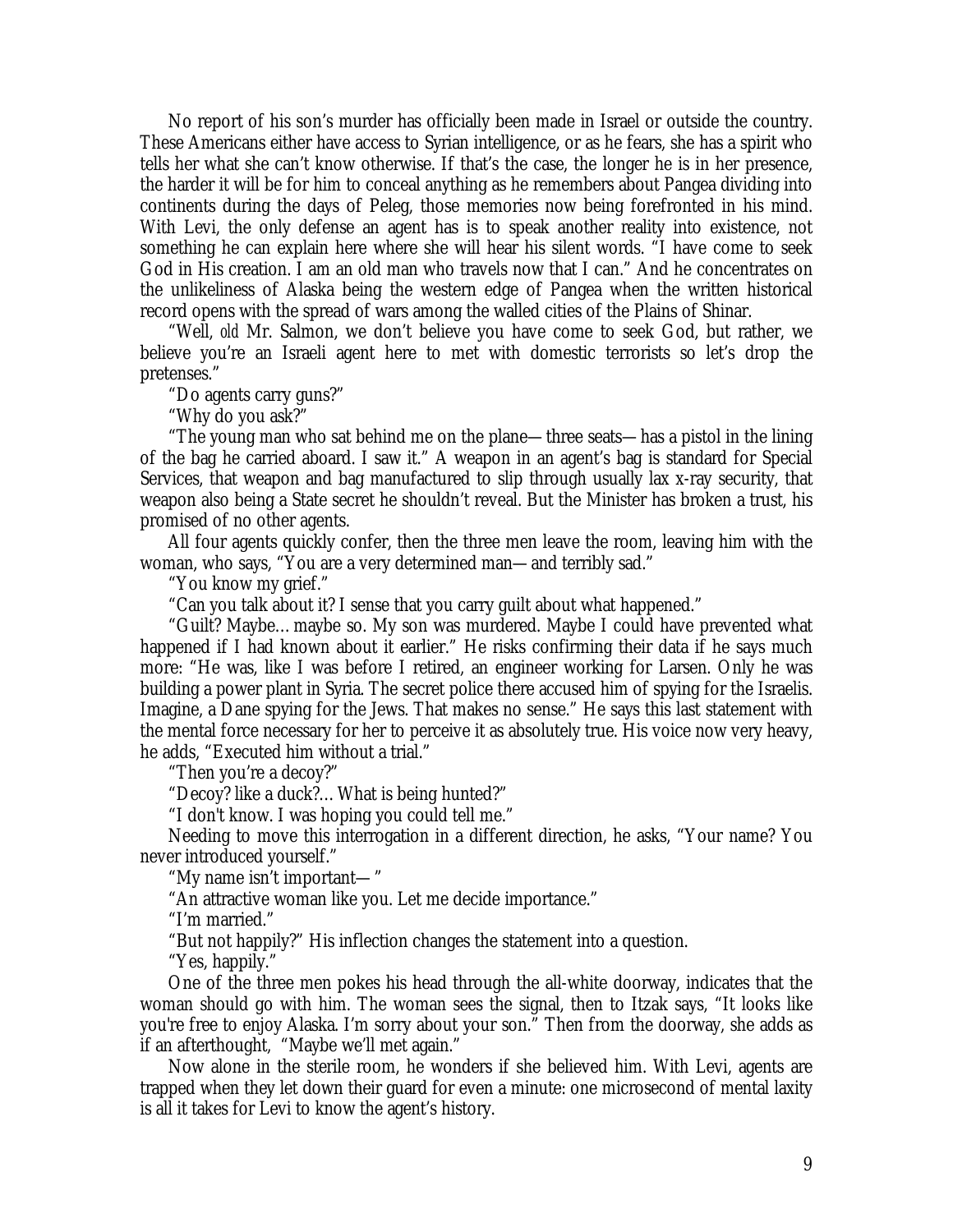When he was younger, he didn't believe in spirits or gremlins or even God. He believed in science. Oral tradition wasn't reliable. Stories were fairy tales told to pacify humanity's need for knowledge. But as a scientist, he proved the existence of multiple dimensions, and the presence of co-existing life in these dimensions. But he hasn't been able to prove the existence of God. That he has to accept on faith, or reject because of a lack of faith. He stands, like most of humanity, wavering between acceptance and rejection. He wants to believe and does some days, but all of his training has been in how to measure the quantifiable.

When he has been around Levi— or even this woman— his reluctance to truly believe intensifies as he wrestles to retain the privacy of his thoughts. He doesn't like knowing that he stands before them mentally naked, and he suspects the repugnance of feeling his nakedness is what truly prevents him from admitting faith, for who wants to stand naked before a one-way mirror, not knowing for certain how many are on the other side.

If humanity is just another life form within the complexity of the universe, a little more advanced than some, a little simpler than others, he doesn't have to believe in a single Creator; doesn't have to acknowledge being little more than a lab mouse, free to roam a round cage. If humanity is merely another life form, then there remains the hope of eventual equality.

What he desires is the power of equality, the plea of Enob to come before his Creator as a prince. But how can he obtain that equality? Or what would he do with it if he obtained it?

Equality is the basis of freedom.

For the moment he is free to leave, but he isn't really free. He can be stopped and returned at anytime. And the reality he would like to speak into existence is that of absolute freedom— he'd like to be free from those limiting memories that shackle him to his past.

Since it is standard procedure for agents to be armed— undoubtedly, his shadow was— it wasn't difficult to confuse the Americans, but now he has no idea of where or how to get into touch with Grandma. These Alaskan patriots will be less trusting of him. He can only guess what they suspect. And since he has no way to contact any of them, they will have to seek him.

The American officials knew too much about him not to be equally well informed about who the patriots are and what they are doing. Again, he suspects the woman has penetrated their privacy. If that's the case, there won't be any uranium to divert to Israel. He might as well turn around and go home.

He now passes though Customs without a question being asked.

A dilemma: as a still-cold landscape lingers beyond the warmth of the terminal, he wishes he would've accepted additional monies from the minister. The airport is ten kilometres or so outside of Fairbanks— he needs a ride into town. All he can do is ask. He can't afford a taxi today when he might need one tomorrow; he must hoard his remaining few dollars. His hope is that the patriots will again contact him.

"Sure, I have room," says a young dogmusher who mistakes him for a fisherman. "And you're really not related to Les Jones? You look just like him… could be his twin."

He has only his carry-on bag, a Pan-Am bag with an old tag for a flight from Stockholm to Paris still attached to its strap handles, which he swings as he follows the musher through the terminal's front entryway, across three lanes of slick asphalt and to the fellow's pickup, an older red Ford, four-wheel-drive, with a dogbox in its bed.

As he gets in, the musher again asks, "You sure you're not related to Les? You really could be his twin."

"No. I have no relatives here."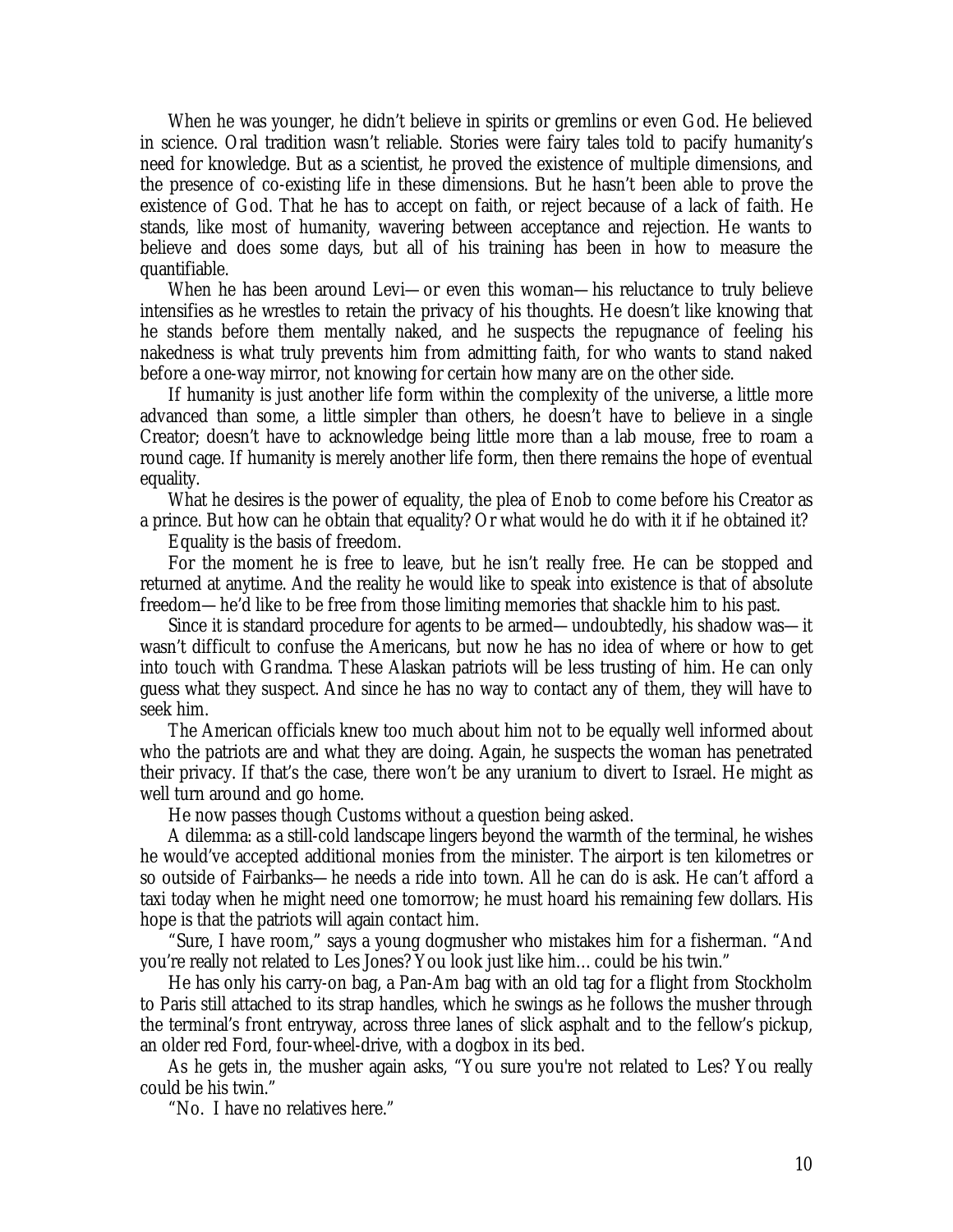"I don't believe that." The musher checks for traffic behind him. Then pulling out, he asks, "You weren't adopted or anything like that 'cause you don't just look like Les, you could be him. And if I hadn't just been with him and Osmar down there at Clam Gulch this morning, I'd swear you are him and you're pulling my leg."

He wonders who this Les Jones is. *A fisherman who looks like him. A coincidence?* Or is this how he is supposed to contact these patriots who must know that Federal authorities are onto them? He asks, "Does this fisherman have relatives in Danmark?"

"His family might be from there. Most of the fishermen on the Peninsula are Norskis. I would've thought he was, too."

This dogmusher hasn't yet given him enough clues for him to seek out this Les Jones. "Is this fisherman— Jewish?"

"Naa, he's Baptist if he's anything." The dogmusher is quiet for a minute before asking, "Are you a Jew?"

"My parents were killed in the Holocaust."

"Read about that in school. Saw some pictures… were you a prisoner?"

"I was small enough they had me cleaning chimneys," which is true, but only for a week. Being a forger isn't how he wishes to identify himself, so he adds no details to him having cleaned chimneys, those years of salvation and toil being still too near in time for him to remember them aloud.

Turning onto 2nd Street, the dogmusher stops: "Here you are. I'm goin' on out to Fox. Live out there. But I think you oughta get a hold of Les.... He's one helleva salmon fisherman. I'll bet you're related."

As he steps from the dogmusher's pickup, he doesn't yet know if he is supposed to contact this fisherman, if the musher's mention of salmon is a reference to him, who has become used to his name being pronounced Saul-man. However, when he was in college in Oregon, his name was continually mispronounced, and be bore the brunt of every fish joke that has been remembered by humanity. Many of the jokes shouldn't have been remembered.

He was told that he should contact this fisherman. Maybe he should. He has no other plan, and he doesn't know what happened to Grandma; he didn't see her anywhere in the terminal after he went through Customs.

Still, his best course of action is to loiter where he can be seen by these patriots, not to blindly seek them by pursing what wasn't a very good clue. As such, he will find a public place where he's visible. He will act the part of a tourist in case the Americans are watching him; he knows they are watching.

Here in a cold wind, with snow where it slid off roofs remaining waist deep between buildings, it still feels like winter even though it is after Passover. He doesn't know if any best course is available to him. Cold wind cuts through his wool pants, dress slacks he purchased a decade and a half ago when, on an assignment in London, he quarreled with his wife about him learning Arabic. She knew without him telling her that he would be going undercover into Islamic countries, going as a Danish engineer. It was as if she knew that he would eventually take their son with him on these assignments. A child, he couldn't have had better cover. Only hormones undid everything. Their son, his son, fell for Delilah.

He hasn't been just a citizen since he immigrated to Israel with his degree in tow, the weight of his degree squashing French resistance to him being part of the joint project. He went as a junior member of the Israeli team; he went as a government agent, his expenses fully paid. But even then, he had to be concerned about money and about how he would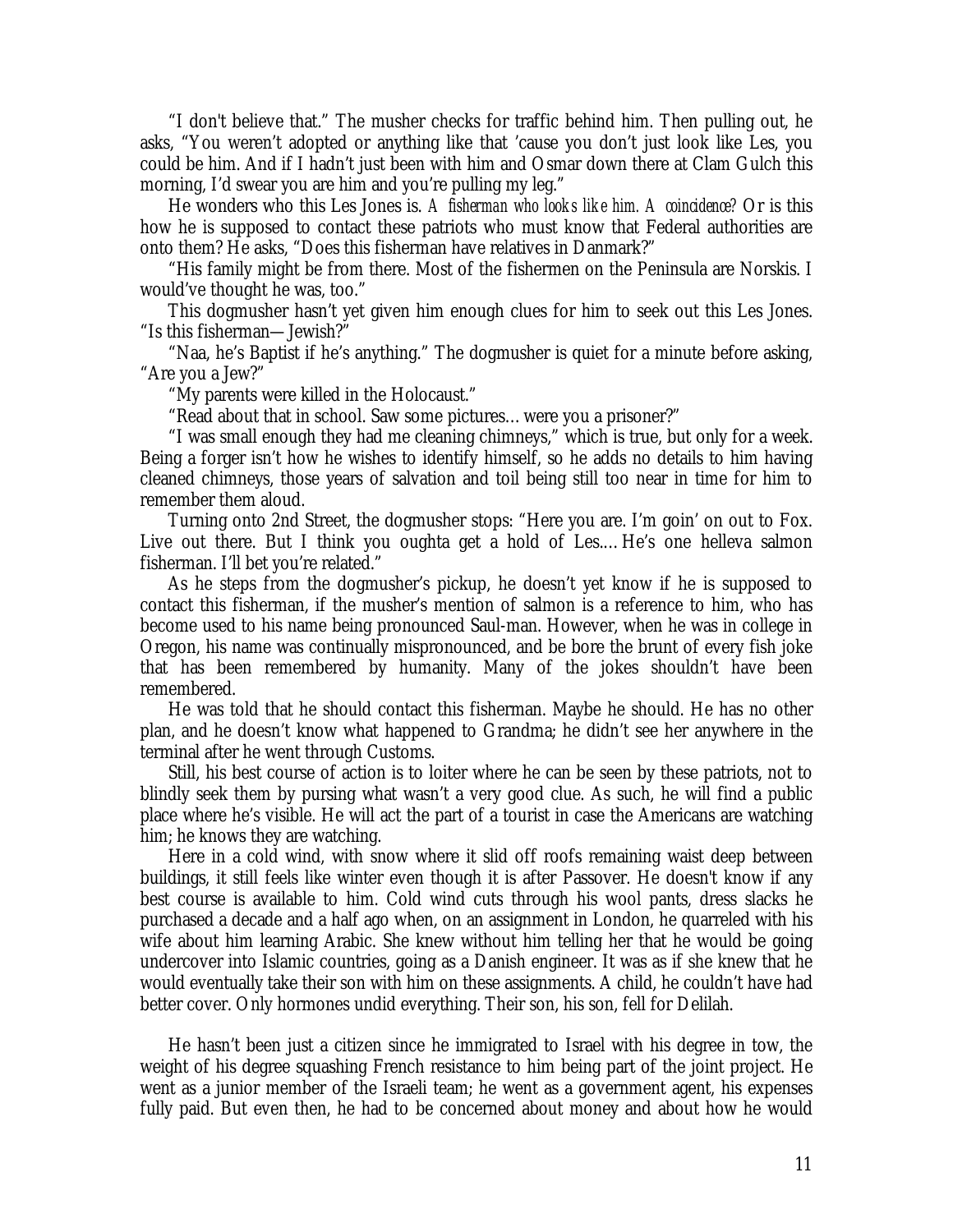travel. In France and later in Syria, he had to carefully count his change for he couldn't afford to be shorted. In both countries, though, distance wasn't the problem it is here in Alaska where he is more than five hundred kilometres from Anchorage.

Remembering the maps of Alaska he studied before he left Hafia, he believes, if remembers correctly what he heard the dogmusher say, the fisherman, Les Jones lives another three hundred kilometres south of Anchorage. What he faces is a war between distance and creativity, a chess match between creation and creature. He will win even if he has to bend rules.

Where are the Americans, and the woman with her familiar spirit? His senses, damaged by the flight over the Pole, aren't able to locate them, something he has been able to do since the second year he went undercover. He feels blind, mostly naked, and vulnerable as he stands on this street corner, unsure of which bar or cafe he should enter. All seem to equally extrude gloom.

Maybe he doesn't sense the Americans because they aren't close. Maybe they attached a tracker to him or to his bag, leaving him to run as free as a dog on a long leash, leaving them able to reel him in whenever they choose.

Is that it? He wears a license and rabies tag? The license identifying his owner and the rabies tag telling everyone that they don't have to fear his bite.

The wind causes him to shiver, thereby making the goosebumps on his shoulders and thighs grind together, each bump hard as flint. He would enter one of the bars if one were different from her sisters. But the bars are collectively indistinguishable.

*Come, Patriots. Show yourselves. Tell me how you intend to hold this shrunken world hostage. But you need to hurry before I freeze. As an ice cube, I can't help you.*

Two blocks away, he sees a Native emerge from a bar. The fellow turns to face the door he just exited, and in a loud voice hollers, "I'm leavin without yuh, Bitch." An instant later the fellow's wife or girlfriend bursts onto the street and screams obscenities as she hurls sidearm a handful of paper that sails and flutters like money across the sidewalk and into the street. The fellow grabs the woman's arm, and the two of them do a sparring dance in a semicircle before they reenter the bar they had just left.

The incident ends as quickly as it began. The street is again very still, except for a raven on a light pole that caws twice, then turns its back to wind, launches, and sails over and onto a building's roof.

Not seeing anyone else on the street, not knowing what else to do, Itzak, his hands in front pants pocket, drifts as if pushed by the cold wind towards the paper bills that creep along the curb and concrete and edges of the building. He suspects the couple will reemerge from the bar at any moment to claim their dollars. He suspects a confrontation will occur if he touches any of the money. But for the moment the dollars lay on the street and he needs them.

As he bends over to pickup a twenty, he feels a sense of guilt unlike any he has ever experienced. He isn't taking the money of a government or of a corporation or of rich men, but of someone who has had too much to drink, someone he has seen, someone who has already been exploited. He feels like he is stealing; feels worse than if he had begged the money. Nevertheless, he picks up a second twenty and a third. He hurries. Thirteen bills altogether. All but one a twenty. That one a five. And he continues southward along the sidewalk, soon putting a block between him and the bar in which the couple has apparently returned to drinking together somewhat peacefully.

When he is three blocks away, the character of the town changes— and he wonders what happened to his intention to find a public place and await contact. He left it back there on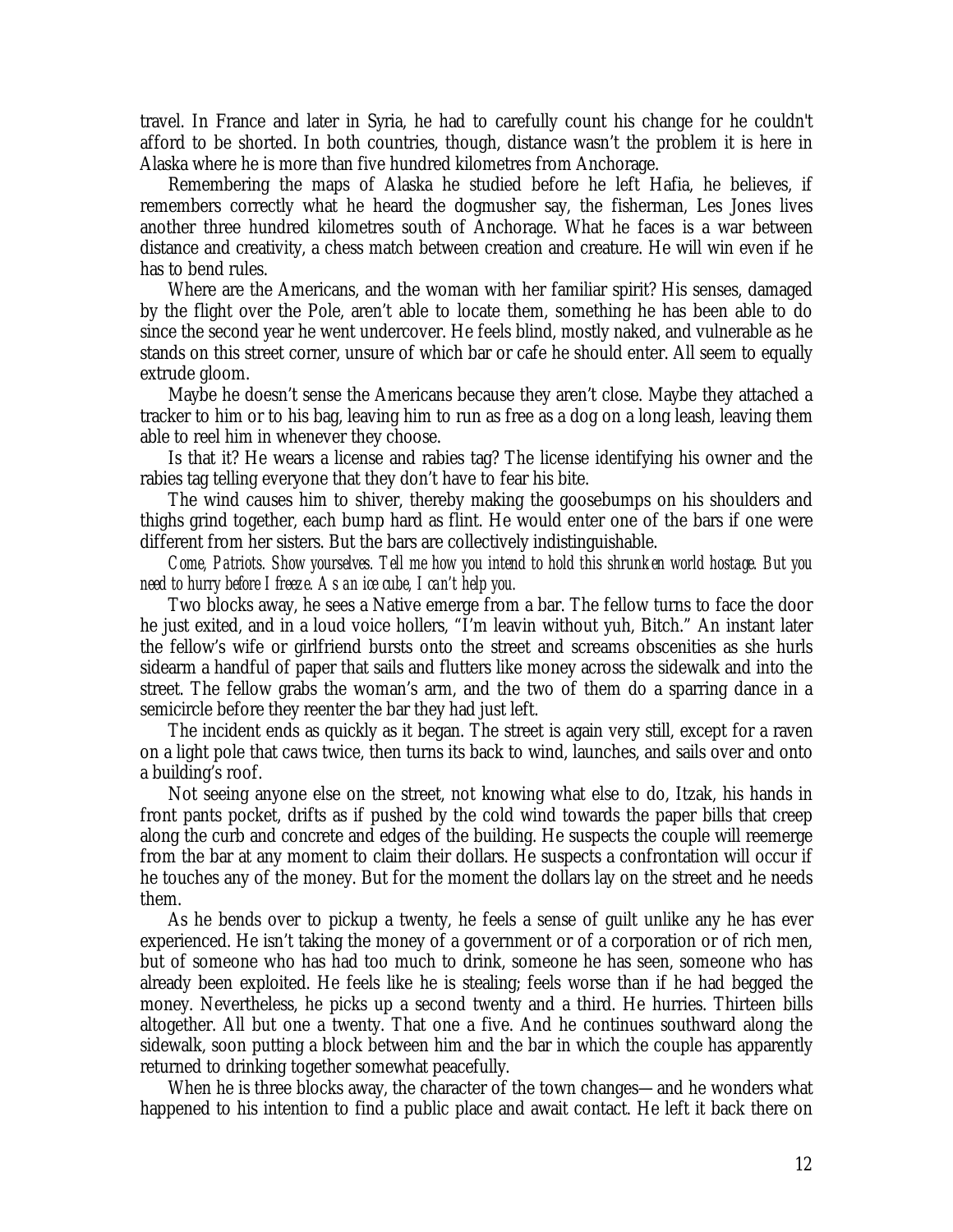2nd Street, and now he has no plan. He has only the name of the salmon fisherman Les Jones.

He walks, warmed a little by the exercise. And as he walks with no particular destination in mind, he walks thinking about what the dogmusher said. He knows Americans, at least a little. Some are subtle, most are not. They are a mixed people, like Carthaginians, like Parthians, historically significant, a people designed to oppose Israel if they are the House of Joseph. And he wonders about dollars being thrown into the street. How is he supposed to understand this incident? Has coincidence been given a work to do on this assignment? When he went after David Bergt, no friend of Israel's, he encountered what then seemed like another force at work, an outside force. At the time, he dismissed the coincidences as just that. But the money now? What are the odds of someone throwing dollars in the street just when he needs them?

If he isn't careful, he'll become as superstitious as those who are *Practicing*. He will see coincidences as signs from God, as proofs of divine will being present. But he also understands that men assign meaning to even the sounds they utter. How much easier is it to assign meaning to providence, divine or otherwise?

*If divine will is present, yes, if you, Most High, are listening, get me in touch with these patriots. Have them show themselves. Have someone offer me a ride to Clam Gulch, or wherever this Les Jones is. Have the weather warm up, the snow melt, and the guilt go away. Make something happen. Don't just keep me walking, not knowing where I'm headed other than through an area of log houses, many of which have been covered with board siding painted white or yellow and with motorhomes in their driveways, the motorhomes nearly as large as the houses.*

He feels silly. This isn't what he expects from himself, a scientist, engineer, skeptic. He just happened to be present when the squabbling of a couple spilled out into the street. Evidently the couple was fighting about money, with the woman having it. She showed him that she was willing to share, and the two of them returned to the serious business of pickling their minds. He is merely benefiting from her generosity.

But why today? This morning? While he was watching? Surely they've had other squabbles. Why throw a handful of bills just when he needs money?

That is like asking why does a tree fall at *this* particular time or at *that* particular time. If there is a feller with a chainsaw, then a person knows why. Or if the wind is strong, the reason is apparent. Otherwise, all a person can do is accept the fact that the tree falls where and when it does. Reasons can be found for why, but not for when.

In the yard of the house he approaches he sees a red Ford Pinto with a *For Sale* sign taped to its passenger-side window. Written in small letters along the bottom edge of the sign is, *\$500.— Runs but Needs Work*.

He has need of a car. This one might be it. However, he doesn't have five hundred dollars.

How much work will this car require? More than he can do without tools or parts? Enough that its price is negotiable? He can only stop and ask.

"My husband isn't home right now, but if you want to listen to it run, I can give you the keys.… The battery might need charged."

It does.

The woman produces a small, 10-Amp trickle charger, and plugs it in, using one of the extension cords intended for block and tank heaters. She then hooks leads together. "It usually takes about twenty minutes before we can start it using the charger as a boost. … Coffee's on inside."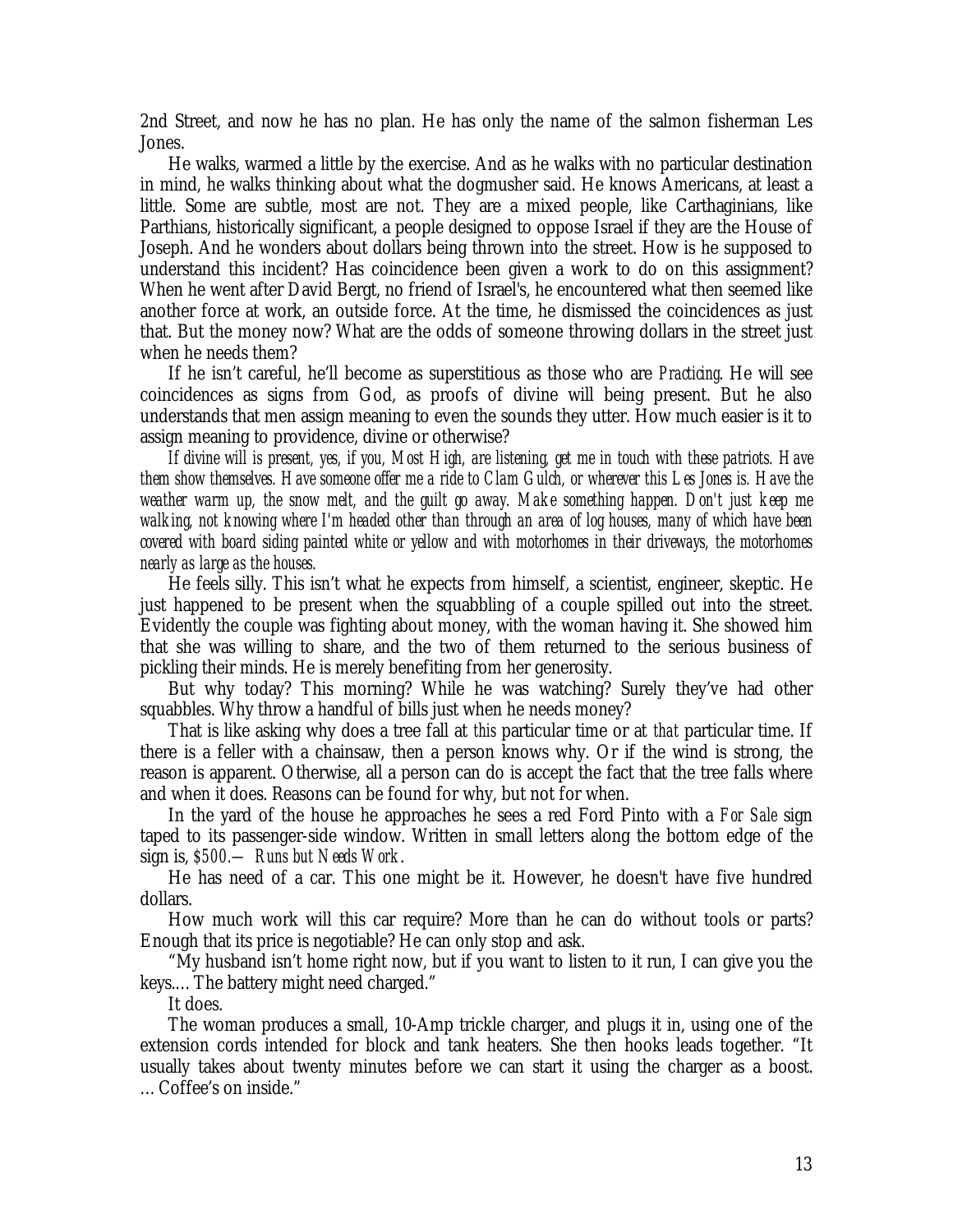He was in Syria too long: he can't comprehend a woman inviting a man into her home when her husband is away. Let alone a man she doesn't know, a vagrant walking along the street. Yet he appreciates getting inside, out of the wind that doesn't seem to warm any despite the sun melting the mounded snow.

"Where are you from?" she asks as she hands him a full coffee mug.

"Danmark. I came to see mountains."

"Oh… usually tourists don't start showing up for another couple of months although this is the time of year when the Northern Lights are most spectacular so I don't know why we don't see more earlier. Probably just too cold."

"What does your husband do?"

"He works on the Pipeline, pumps shitters, makes sure everyone has a place to go that doesn't stink. Pay's good although I wouldn't want his job." She glances outside before she adds, "He used to teach at the college, but he makes a lot more cleaning toilets for Texans."

What is he to say about that? All he can do is ask, "Are you from Alaska?"

"No— almost nobody is… I was born outside of Jackson, Michigan. My parents came up as '59ers. They still live in Palmer." She again glances at the Pinto, its hood open and the charger sitting next to its battery. A raven circles and lands in the street, hops once, then as if frightened by its shadow, launches and lands on the power pole two houses away.

"Your husband?"

"He came up from Seattle in '73, came up ABD. Had to go back to Washington to defend his dissertation. We got together right after he returned… we haven't been together too long." She checks her kitchen clocks, then says, "I thinks it'll start."

It does, almost. Blue smoke billows from the tailpipe, a cloud of smoke large enough to, after a minute of running, completely engulf three houses. Still, the cloud of smoke grows as the engine, first slobbering, then racing, refuses to respond to its throttle, behaving instead as a self-willed son bent upon bringing grief to his mother.

Itzak listens to the engine as it sucks air. And just as the cloud of exhaust smoke begins to clear, he says, "I'll give you two hundred for it if I can borrow some tools."

"I'll have to check with Bob." Then seeming to reconsider what she just said, she says, "Okay, but can you have it gone by four this afternoon?"

"I believe so."

"Bob's toolbox is in the garage. Just make sure everything gets back where it was."

"Thank you. And here is the two hundred." He counts off ten bills, the twenties rolled together with the five that he picked up not an hour ago.

"I'll get you the title."

The smoke is, he believes, from oil that seeped down from the valve lifters while the engine sat without being run over the winter, making the smoke more nuisance than a problem that will prevent him from traveling. Likewise, he thinks he heard the carburetor sucking air around its base, making the engine unregulateable. Hopefully, the problem is nothing more than carburetor bolts having loosened. So having heard no knocking in the engine, he believes he can live with the car until he has the uranium. Maybe he can then trade it for a truck.

The Pinto has a nearly full tank of fuel. With a little luck, its heater will work and he can escape the cold wind—

His luck runs out when it comes to the heater, which works all right but which spews antifreeze onto the windshield and throughout the interior of the car, gagging him. He will have to drive with his window rolled down whenever he needs to blow warm air onto the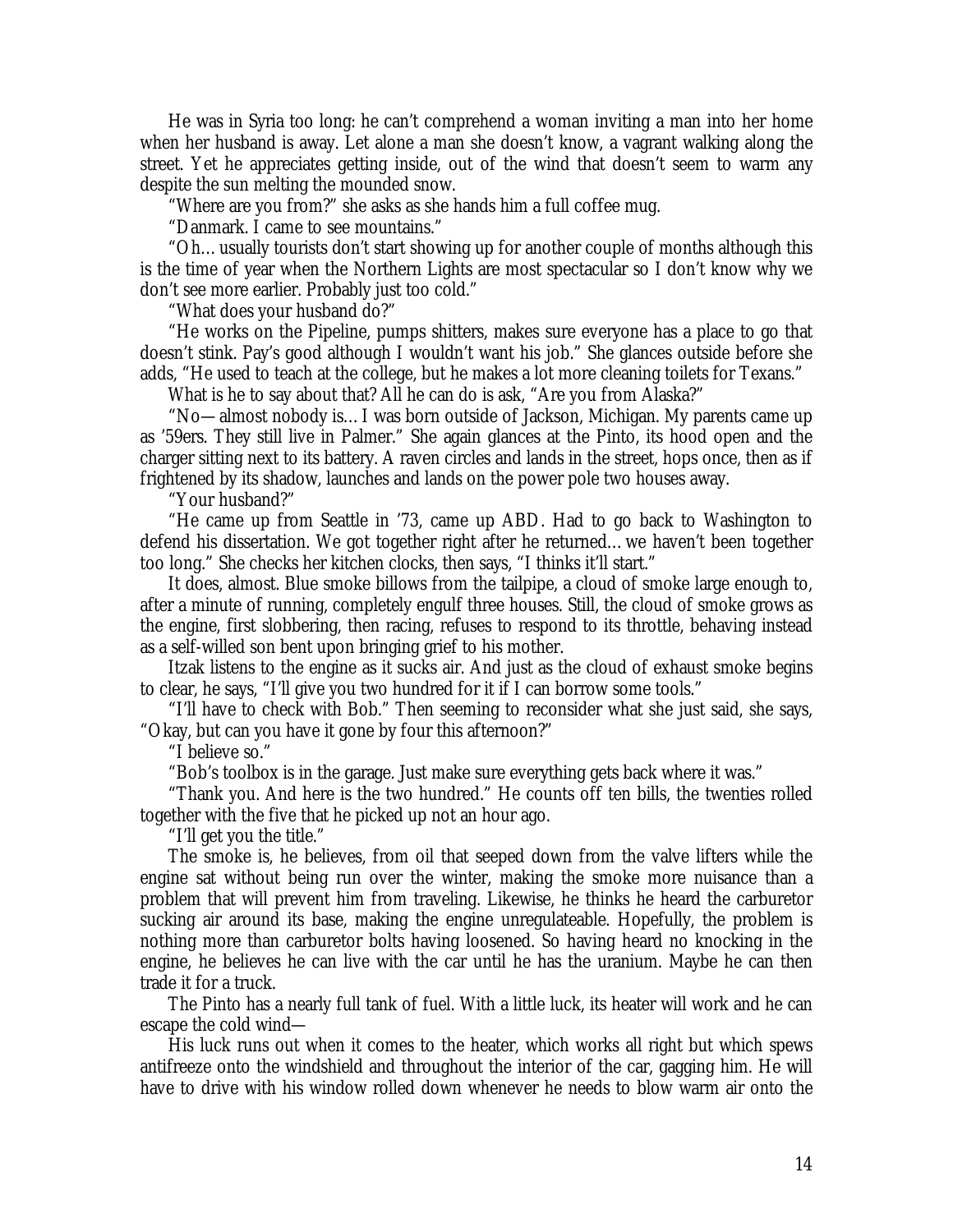windshield. The heater-core has a hole, a problem he doesn't have the time or tools to repair.

Because he has no other lead, because he doesn't know where to wait to be contacted, because either the Most High or coincidence is involved, once he has the carburetor tightened down enough that the throttle controls RPMs, he sets out for Clam Gulch. The engine of the Pinto also doesn't have much power: climbing the hill past *Skinny Dick's Halfway Inn,* the Pinto slows to thirty miles per hour. Fifty kilometres. Better than walking, but not much as he drives with his head half out his side window. And all he can do is hope the car doesn't breakdown in the long stretches between here and anywhere.

Nenana. Clear. Healey. The Park. Kilometres pass into kilometres as he rolls the tired engine south. Cantwell. Then a long stretch before crossing the Susitna River. Houston. Wallisa. A junction with more traffic and Anchorage near. Thirty more miles. Then the long drive around Turnagain Arm and over Silvertip, past Cooper Landing, Sterling, Soldotna. Still the Pinto, as a lame horse, limps southward, its headlights dim against the vastness of a mostly snow covered landscape. His face, arms, shoulders feel frozen from driving with the window down. Yet, he has farther to go as the moon begins to set beyond western mountains, white and sawtooth sharp, dividing the darkness from the darkness as if what is being created is the undoing of that long-ago First Day.

Finally, Clam Gulch. But where is this Les Jones, his look-alike? All he can do is wait until daybreak, then ask until he locates the fisherman.

The winter watchman at the cannery tells him that Les sailed from Homer yesterday afternoon, that the watchman would try to raise him by radio but not to expect much—

He doesn't know what to expect; he certainly doesn't expect much. He doesn't know this fisherman, doesn't know even why he wants to see him other than they supposedly look like each other. And this fisherman doesn't know him, probably couldn't care less about similar appearances.

He saw no wolves on this drive south; he saw many moose. As large as horses, they eat bare tree limbs. They lumber awkwardly off the highway and into the snow berms, plowing through the packed snow, dark from the dirt of winter. But he saw no wolves, as he saw no Patriots.

"Les said he'd like to meet you seeing how you could be him— and you do look like him. I've seen brothers who look a lot like each other, but I've never seen anybody who looks so much like another person as you do Les. It's uncanny, that's what it is." The watchman pauses as if reflecting on their similar appearances before continuing, "Said he'd meet you in Kodiak tomorrow, tomorrow night. East Point cannery. You'll have to fly over."

"I'm short on money— "

"That your car?"

"Yes, why?"

"It get decent gas mileage?"

"Yes. I filled it up once coming down from Fairbanks."

"Then it runs all right?"

"You're wanting to buy it?"

"I'm thinking about it… wife needs something smaller than she has."

"I need transportation— "

"Tell you what I'll do. See that Ford stationwagon over there. I think it's a couple years newer than your Pinto. Trade you title for title, throw in a hundred bucks."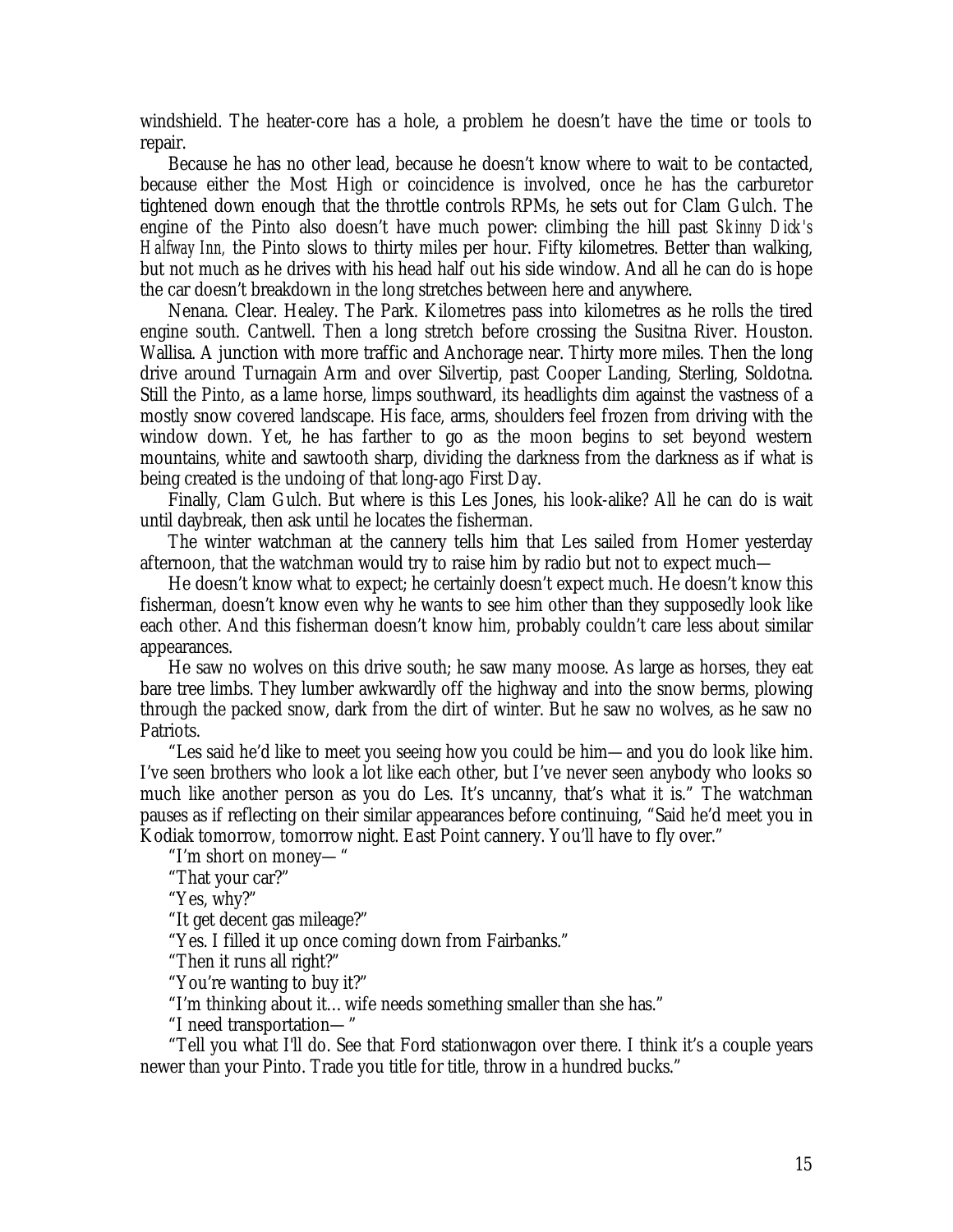Itzak stares at the blue stationwagon, both sides of which are wrinkled. The vehicle appears to have been driven between two trees that were thirty centimetres closer together than the car was wide. "I don't know— "

"Two hundred bucks then. That wagon runs good, just looks a little rough. Will pass everything but gas stations."

Still, he hesitates. *When should a person quit a gift?* He ponders the question, one that might not have a single, simple answer. "Why trade? Gas mileage?"

"Mostly… plus, wife ain't very big, and she's got a lousy sense of space. She's always hitting somethin'."

"The sides?"

"Yeah. Left side was a power pole in Carr's parkin' lot there in Kenai. Right side took her a couple of times to screw it up. Once against a dumpster there at Green's Kenai River Lodge. The other time was the last straw. She rubbed up against Connor's *Blue Ox*. Did the boat a little damage."

*So the watchman's wife cannot drive. Maybe the Pinto will be what she needs*. He says, "Okay, but I should tell you. The heater core has a small leak."

"It couldn't be too bad, or you would've froze driving down from Fairbanks."

"Don't think I didn't."

The watchman's mention of fish, innocent as it was, causes him to wonder if, somehow, he is missing the signals of these Alaskan patriots; if their communication is more subtle than any he has previously experienced. He can't know how much they say to each other by using obscure referents.

"I just bought the Pinto and haven't changed its title. So I'll give you what I have for paperwork, and its keys."

The heater of the Grand Torino wagon works very well. On his drive to Homer, he is warm to the point of almost falling asleep a dozen or more times while driving.

He flies a Twin Otter commuter flight from Homer to Kodiak. The Otter's cabin is not pressurized, so the flight is low over the water. Low and slow. And the Otter flies as if it were a gull, scouting for surfacing schools of baitfish. It seems to walk through the air, its gait curious, as if it were trying to see everything that can be seen, meandering here, then there. Finally, though, it steadies itself as islands appear tall ahead.

After landing, he realizes that he has enough money for the taxi ride from the airport to the Kodiak Star Motel, and enough money for one night in the Star, and enough money for a large cheese pizza and a stein of draft beer. He has enough money he could call someone if there were anyone to call, if there were anyone who cared that he has traveled so far that he can see the ends of the earth from here. But there isn't anyone. So he shares part of the pizza with a middle-aged cannery worker who can't stop talking about her now-grown kids.

He leaves the upstairs pizza parlor alone. The cannery worker had friends she needed to see. So not even wind accompanies him as he slips into his room where he lies on stale smelling bedding, staring at the cigarette stained ceiling, his shoes still on his feet.

Morning comes.

He can't remember getting undressed, but he must have. So as he showers, he can't decide how far he has journeyed in the wrong direction. Would anyone seriously believe that a few discontented Alaskans might engage the American government for sovereignty of this cold land? They must all be related to Zionists who engaged the world in their attempt to reclaim a portion of a promised land. And as was the case with Zionists, war is inevitable. Blackmail won't be enough. These Alaskan patriots will, if they ever possess one, have to use a thermal-nuclear device against their own families, may God forgive them.